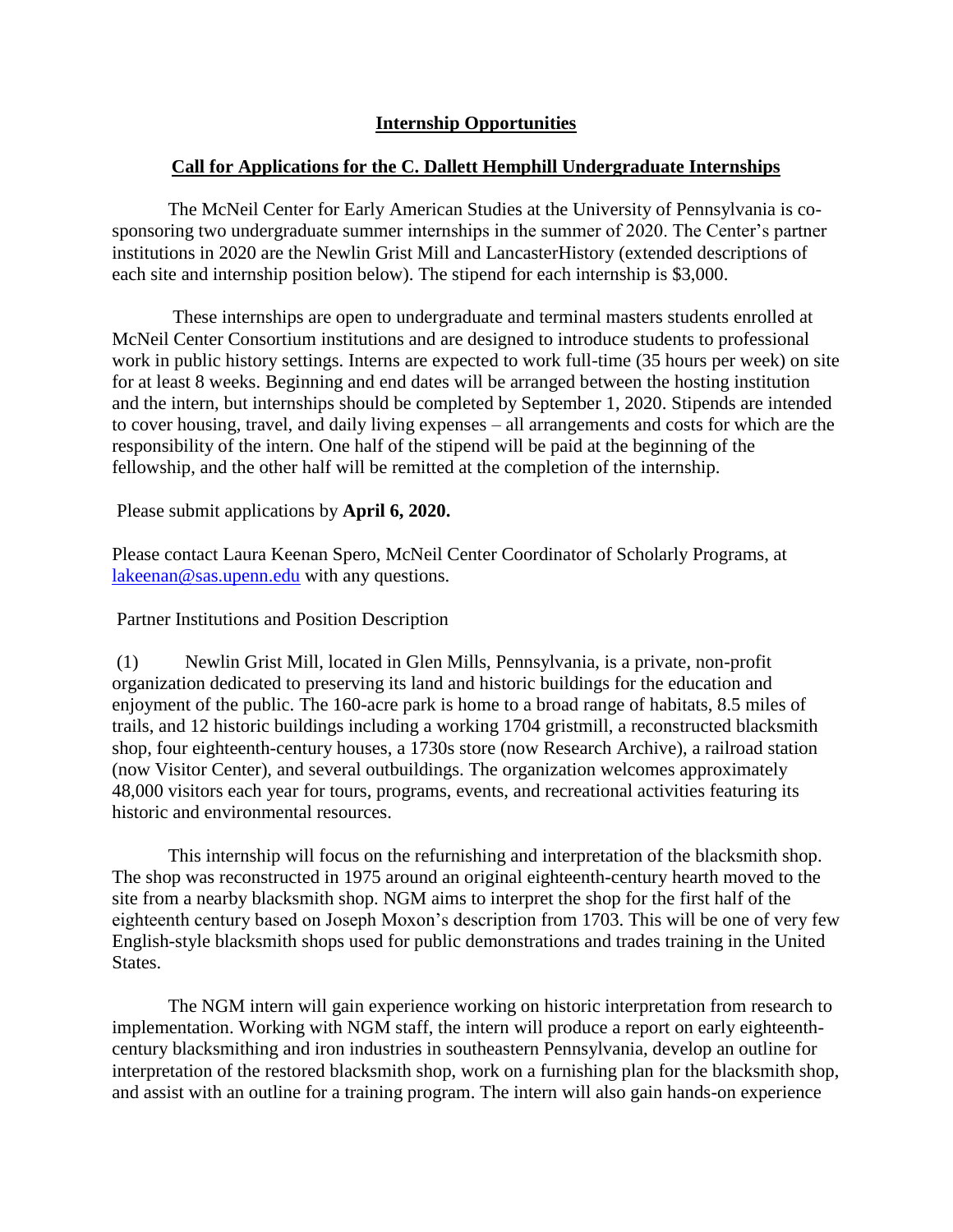in period woodworking and iron working, including the recreation of a set of bellows for NGM's period Millwright Shop, where restoration and maintenance projects are completed using periodappropriate tools and techniques. The intern will also work on fabricating furnishings in the blacksmith shop for the newly-restored Trimble Kitchen. As a member of the NGM team, the intern will be required to present a progress report at the weekly staff meeting and work with various members of the staff observing museum operations and the daily realities of public history. Each element of the internship represents a step of transforming historical research into a finished public project. The hands-on elements not only provide valuable experience with historic trades, but also will also provide a tangible connection with historic objects by understanding the skills that went into their manufacture.

NGM is an experienced host for student interns, with a staff eager to mentor interns in their respective areas of expertise. The Hemphill intern will work directly with the Director and Program Manager as well as with other staff and volunteers as needed. The intern will need to have transportation for research at regional library and archival resources. The need to work with the schedules of volunteer and outside consultants may require a limited number of evening meetings and weekend work.

(2) LancasterHistory, formerly known as Lancaster County's Historical Society, is an award-winning local history museum in Lancaster, Pennsylvania. Its 11-acre campus includes Wheatland, the home of 15th U.S. President James Buchanan; a Research Center with more than 2 million documents, manuscripts, and books; rotating museum exhibitions interpreting three centuries of local history through art, artifacts, and archival materials; and the Louise Arnold Tanger Arboretum.

The LancasterHistory intern will be tasked with working collaboratively with Dr. Louise Stevenson of Franklin & Marshall College and Stephanie Townrow of LancasterHistory to conduct research into the early life of U.S. Congressman and noted abolitionist Thaddeus Stevens. LancasterHistory is currently engaged in the early stages of interpretation for a forthcoming museum space, the Thaddeus Stevens & Lydia Smith Historic Site. This site, located in the City of Lancaster at the site of Stevens' former home and law office, will include interpretation of Stevens' early life and career, pre-1850, that lead to his later decisions and actions. Many scholars contend that Stevens' childhood in a tumultuous household, lack of early access to quality education, and discrimination due to his clubfoot, shaped his views later in life. Prior to 1850, Stevens began his law career in Gettysburg and York, and experienced foundational moments defending slaveholders that would affect his later views on slavery and his sympathy towards the enslaved. Working with the resources in LancasterHistory's collections, and additional collections accessible locally and digitally, the intern will be tasked with conducting primary research to support or refute these widely held beliefs, and to discover new evidence to support additional interpretation of Stevens' early life.

This research, and the findings that come out of it, will contribute to the scholarly dialogue surrounding Thaddeus Stevens, and will be incorporated into the interpretation at the Stevens & Smith Historic Site. Working collaboratively with Dr. Louise Stevenson, a noted expert in this time period, the intern will have the opportunity to bridge the gap between scholarly knowledge of Stevens and the way we share this history with the public.